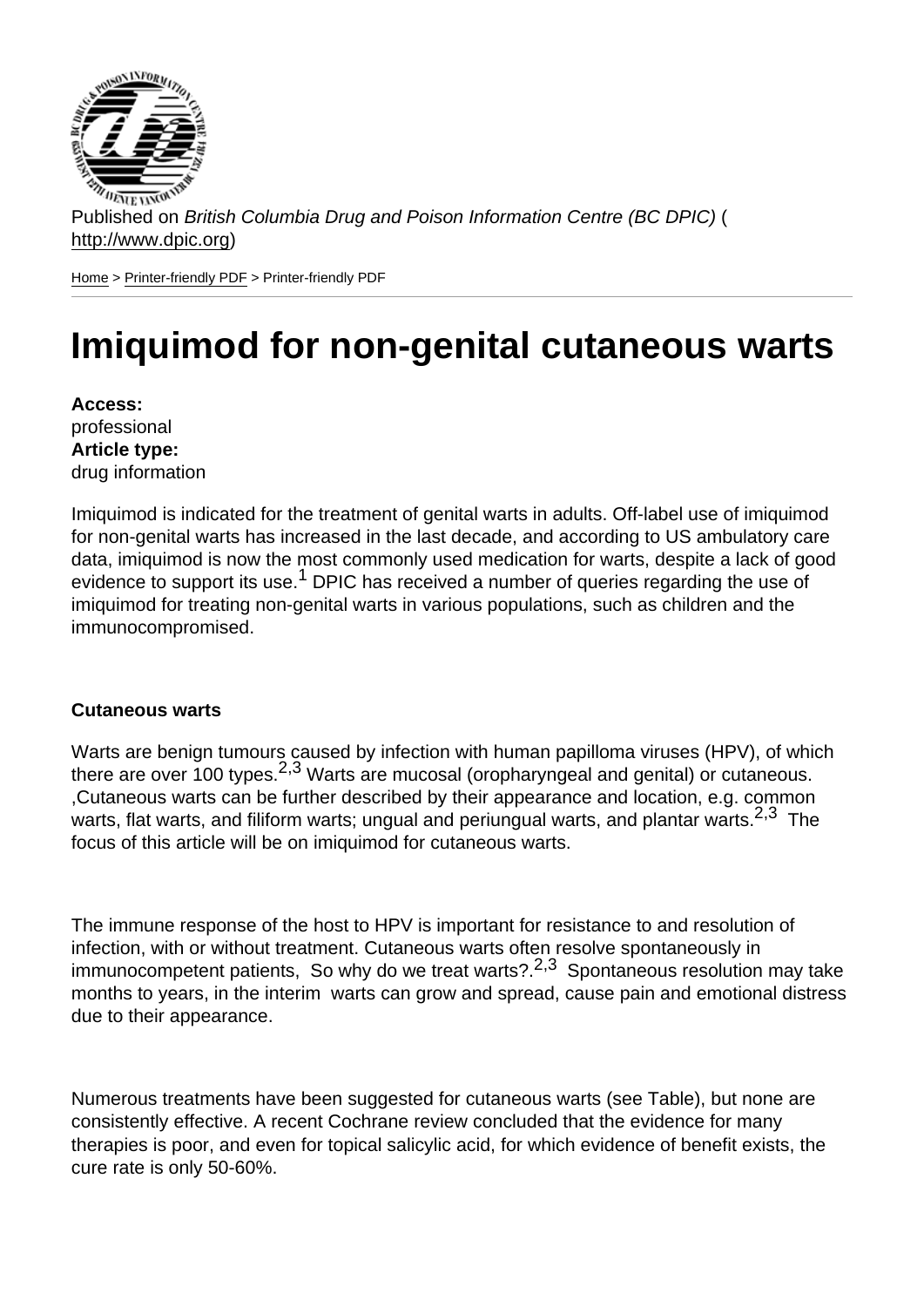# **Table: Treatments for cutaneous warts**2-6

| Mechanism                         | Examples                                                                                                                                                                                                                            |
|-----------------------------------|-------------------------------------------------------------------------------------------------------------------------------------------------------------------------------------------------------------------------------------|
| Ablative therapies*               | Salicylic, lactic and other acids; cantharadin; silver nitrate<br>laser therapy and photodynamic therapy; hyfrecation; cull                                                                                                         |
| Antimitotic and antiviral therapy | 5-fluorouracil, bleomycin, topical cidofovir, podophyllin/po                                                                                                                                                                        |
| <b>virus</b>                      | Stimulate host immune responses against the Oral cimetidine; topical and oral zinc; intralesional candid<br>Trichophyton antigen; intralesional interferon; contact ser<br>dinitrochlorobenzene, diphencyprone, and squaric acid of |
| Miscellaneous                     | Duct tape <sup>*</sup> , retinoids                                                                                                                                                                                                  |

\*It is proposed that ablative therapies and even therapies such as duct tape might expose the immune system to HPV antigen, causing a host immune reaction.

## **Imiquimod - no direct antiviral activity**

Imiquimod is a Toll-like receptor 7 analogue that induces production of inflammatory cytokines including interferon-alpha, tumour necrosis factor alpha, and interleukin-12, and also enhances antigen presentation to T-cells. The overall effect is an enhanced immune response to viral infection.<sup>7</sup>

Imiquimod is available as a cream in 2.5%, 3.75% and 5% strengths, and is indicated for superficial basal cell carcinoma (5%), actinic keratosis (3.75% and 5%), and external genital warts and condyloma accuminata (2.5%, 3.75% or 5%).<sup>8</sup>

#### **Off-label use for cutaneous warts**

#### Common warts

Several case reports and case series have been published.<sup>9-13</sup> In the earliest case series (n=50), imiquimod 5% applied daily for 5 days per week resulted in complete clearance in  $30\%$  of patients, and >50% reduction in wart size in 26%.<sup>9</sup> There was worsening or no change in 22%, and the other 22% were lost to follow-up or withdrew from the study (2 withdrew due to local side effects). In another case series (n=10), 90% of patients were successfully treated with imiguimod applied daily, under occlusion, for 4 weeks.<sup>10</sup>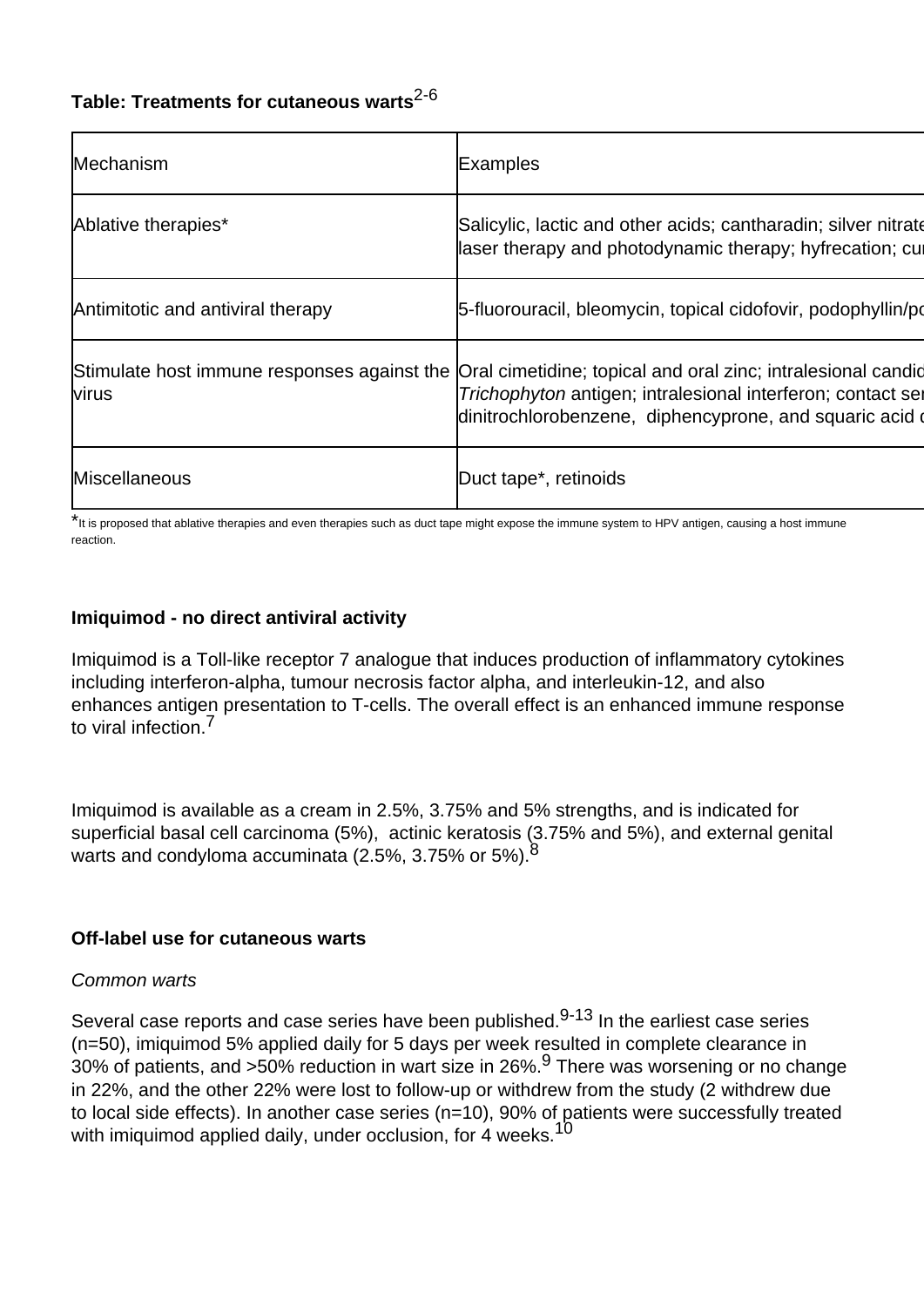In one open-label study of imiquimod 5% twice daily, 13 patients had warts other than plantar warts. The reduction in the volume of the warts in these patients ranged from 42% to 100% (6 patients had complete clearing of the warts).<sup>11</sup> However, in an unpublished controlled trial conducted by the manufacturer and briefly described in the Cochrane Review, the cure rate for imiquimod was only 9.5% to 10%, compared to 4.9% for the control.<sup>3</sup>

#### Plantar warts

There have been a number of published case reports and one open-label trial.<sup>11,14-18</sup> In the open label trial, 24 patients had plantar warts resistant to other treatments. Imiquimod 5% twice daily resulted in a median reduction in wart volume of 59% (complete clearing in 4 patients, >75% clearing in 5, with no response in 4 patients).<sup>11</sup> Successful treatment of plantar warts with imiquimod sometimes required use of occlusion, or treatment with other modalities such as salicylic acid, cryotherapy, or dinitrochlorobenzene. In an unpublished controlled trial of imiquimod 5% conducted by the manufacturer, using the vehicle as the control, complete clearance of plantar warts was achieved in 10% to 12.8% of patients, compared to 2.9% in the control group.<sup>3</sup>

## Flat warts

Flat warts tend to appear on the neck and face where pigmentation and scarring may be a concern. A number of case reports and one case series (n=15) of imiquimod for flat warts were found.<sup>19,20</sup> In the case series, imiguimod 5% applied nightly for up to 12 weeks resulted in complete response in 40%, excellent response (>75% clearing) in 33%, but poor response in 27%.<sup>20</sup> No patients had pigmentation disorders or scarring. For some patients, the reduction in wart size allowed the use of ablation to complete wart removal. The onset of response was at 1 week for many patients, with a mean time for clinical response of 10.5 weeks.

## Ungual and periungual warts

Warts growing under and around nail beds can be difficult to treat due to difficulty accessing the wart, and pain caused by treatment. In one case series (n=15), imiquimod 5% applied 5 nights per week under occlusion (following pre-treatment with salicylic acid) resulted in complete resolution of recalcitrant ungual and periungual warts in 80% of patients within 1-6 weeks. Two patients also had clearing of other untreated warts. The remaining 20% of patients were non-responders.<sup>21</sup>

## **Special populations: immunocompromised patients and children**

Topical imiquimod has been used successfully to treat cutaneous warts in immunocompromised patients (HIV positive patients, immunosuppressive therapy), <sup>22-27</sup> However, in one series of organ transplant patients the clearance rates were relatively low.<sup>26</sup>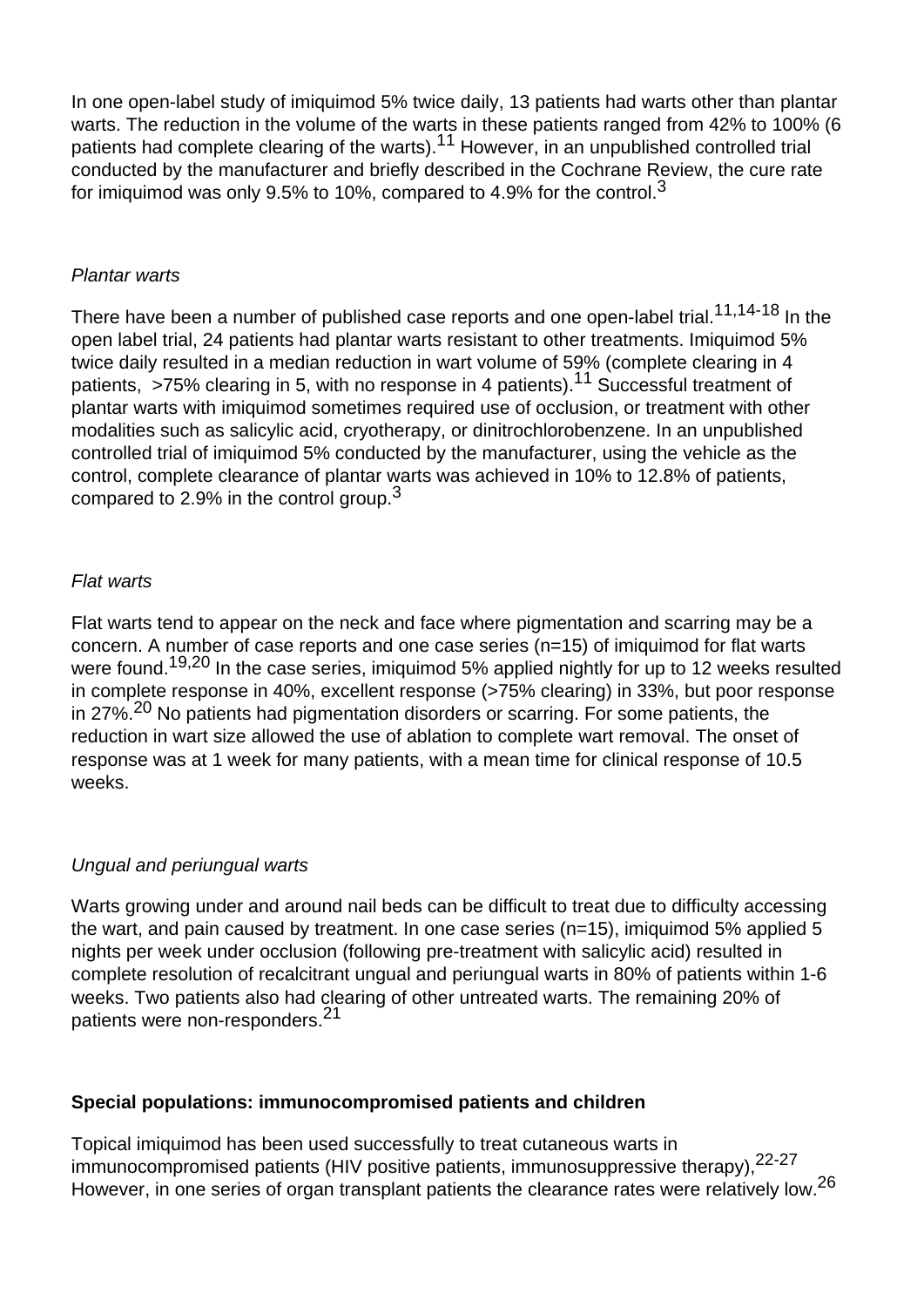Imiquimod 5% has also been used in children as young as 5 years of age with good success and safety.<sup>9,21,28</sup>

# **Safety**

In all of the case reports, case series and trials we reviewed, side effects were mainly mild and local, such as erythema, burning, itching, erosion, and scabbing. In one series involving children, imiquimod was applied sparingly with a toothpick twice daily, with no redness or itching observed. Systemic side effects (fever, lymphadenopathy, muscle aches) were rarely reported<sup>9,19</sup> This may be due to the limited transdermal absorption of imiquimod (estimated to be  $\langle 1\% \rangle^8$  .

## **Limitations**

The main limitation to stronger recommendations for the use of imiquimod is the lack of evidence from controlled trials. All of the published evidence for using imiquimod for cutaneous warts is case reports, case series, or uncontrolled trials. Imiquimod has not been directly compared to other treatments such as topical salicylic acid, preventing firm conclusions about its place in therapy from being made.

Many of the patients in the case reports and uncontrolled trials had warts that were recalcitrant to other treatments. Various regimens that may add ancillary measures (occlusion, pre-treatment or co-treatment with keratolytics and other therapies) were reported. The optimal dose and duration of therapy are unknown. The lower strength imiquimod creams may be better tolerated, but they have not been studied for cutaneous warts.<sup>29</sup>

Imiquimod has some theoretical advantages over other therapies in that it is easy to apply, well-tolerated and cosmetically acceptable, may also clear distant lesions. However, the cost of imiquimod is a disadvantage.

## **Conclusions**

Topical imiquimod appears to be a useful agent for non-genital cutaneous warts, with reasonable efficacy and good safety. However, despite its growing popularity, the use of imiquimod for non-genital cutaneous warts remains off-label, and the lack of well-designed controlled trials and comparative studies prevents firm conclusions about its place in therapy from being made.

## **References:**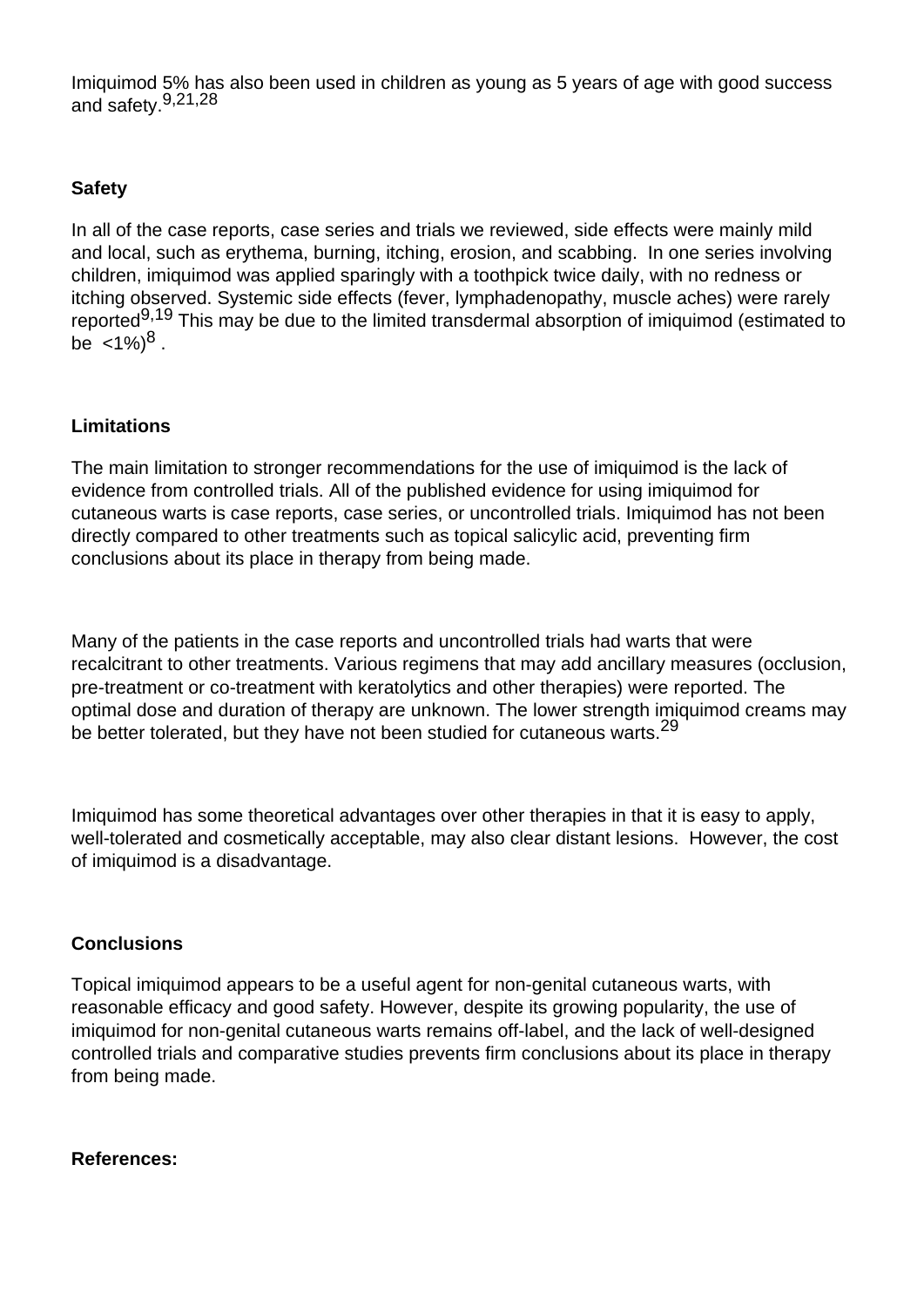- 1. Reeder VJ, et al. The treatment and demographics of warts: an analysis of national trends. J Drugs Dermatol. 2013;12:1411-5.
- 2. Lynch MD, et al. Management of cutaneous viral warts. BMJ. 2014; 348: g3339 doi : 10.1136/bmj.g3339
- 3. Kwok CS, et al. Topical treatments for cutaneous warts. Cochrane Database of Systematic Reviews 2012, Issue 9. Art. No.: CD001781. DOI: 10.1002/14651858.CD001781.pub3.
- 4. Boull C, Groth D. Update: treatment of cutaneous viral warts in children. Pediatr Dermatol. 2011; 28: 217- 29.
- 5. Leung L. Recalcitrant nongenital warts. Aust Fam Phys. 2011; 40: 40-2.
- 6. Lipke MM. An armamentarium of wart treatments. Clin Med Res. 2006; 4: 273-93.
- 7. Gaspari A, et al. Beyond a decade of 5% imiquimod tropical therapy. J Drugs Dermatol. 2009; 8: 467-74.
- 8. Aldara P product monograph. Valeant Canada LP, Laval, QC. December 2013.
- 9. Hengge UR, et al. Self-administered topical 5% imiquimod for the treatment of common warts and molluscum contagiosum. Br J Dermatol. 2000;143:1026-31.
- 10. Muzio G, et al. Treatment of non-genital warts with topical imiquimod 5% cream. Eur J Dermatol. 2002;12:347-9. [Medline abstract].
- 11. Grussendorf-Conen EI, et al. Topical 5% imiquimod long-term treatment of cutaneous warts resistant to standard therapy modalities. Dermatology. 2002;205:139-45.
- 12. Goihman-Yahr M. Combined immunotherapy of recalcitrant wart. Int J Dermatol. 2006;45:627.
- 13. Poochereon V, et al. Successful treatment of butcher's warts with imiquimod 5% cream. Clin Exp Dermatol. 2003;28 Suppl 1:42-4.
- 14. Sparling JD, et al. Imiquimod for plantar and periungual warts. Cutis. 2001 Dec;68(6):397-9.
- 15. Yesudian PD, Parslew RA. Treatment of recalcitrant plantar warts with imiquimod. J Dermatolog Treat. 2002;13:31-3.
- 16. Zamiri M, Gupta G. Plantar warts treated with an immune response modifier: a report of two cases. Clin Exp Dermatol. 2003;28 Suppl 1:45-7.
- 17. Tucker SB et al. Plantar wart treatment with combination imiquimod and salicylic acid pads. J Drugs Dermatol. 2003;2:124-6.
- 18. Leong CM, et al. Persistent plantar wart: Self-applied treatment of persistent plantar wart with 5% imiquimod cream. N Z Med J. 2007 10;120:U2668.
- 19. Schwab RA, Elston DM. Topical imiquimod for recalcitrant facial flat warts. Cutis. 2000;65:160-2.
- 20. Kim MB, et al. Treatment of flat warts with 5% imiquimod cream. J Eur Acad Dermatol Venereol. 2006;20:1349-50.
- 21. Micali G, et al. An open label evaluation of the efficacy of imiquimod 5% cream in the treatment of recalcitrant subungual and periungual cutaneous warts. J Dermatolog Treat. 2003;14:233-6.
- 22. Cutler K, et al. Treatment of facial verrucae with topical imiquimod cream in a patient with human immunodeficiency virus. Acta Derm Venereol. 2000;80:134-5.
- 23. Weisshaar E, Gollnick H. Potentiating effect of imiquimod in the treatment of verrucae vulgares in immunocompromised patients. Acta Derm Venereol. 2000;80:306-7.
- 24. Hagman JH, et al Successful treatment of multiple filiform facial warts with imiquimod 5% cream in a patient infected by human immunodeficiency virus. Clin Exp Dermatol. 2003;28:260-1.
- 25. Juschka U, Hartmann M. Topical treatment of common warts in an HIV-positive patient with imiquimod 5% cream. Clin Exp Dermatol. 2003;28 Suppl 1:48-50.
- 26. Harwood CA, et al. Imiquimod cream 5% for recalcitrant cutaneous warts in immunosuppressed individuals. Br J Dermatol. 2005;152:122-9.
- 27. Walzman M. Successful treatment of profuse recalcitrant extra-genital warts in an HIV-positive patient using 5% imiquimod cream. Int J STD AIDS. 2009;20:657-8.
- 28. Grussendorf-Conen EI, Jacobs S. Efficacy of imiquimod 5% cream in the treatment of recalcitrant warts in children. Pediatr Dermatol. 2002;19:263-266.
- 29. Goldstein BG, Goldstein AO. Cutaneous warts. UpToDate (electronic database). Available from www.uptodate.com. Subscription required. Accessed 19/07/2014.